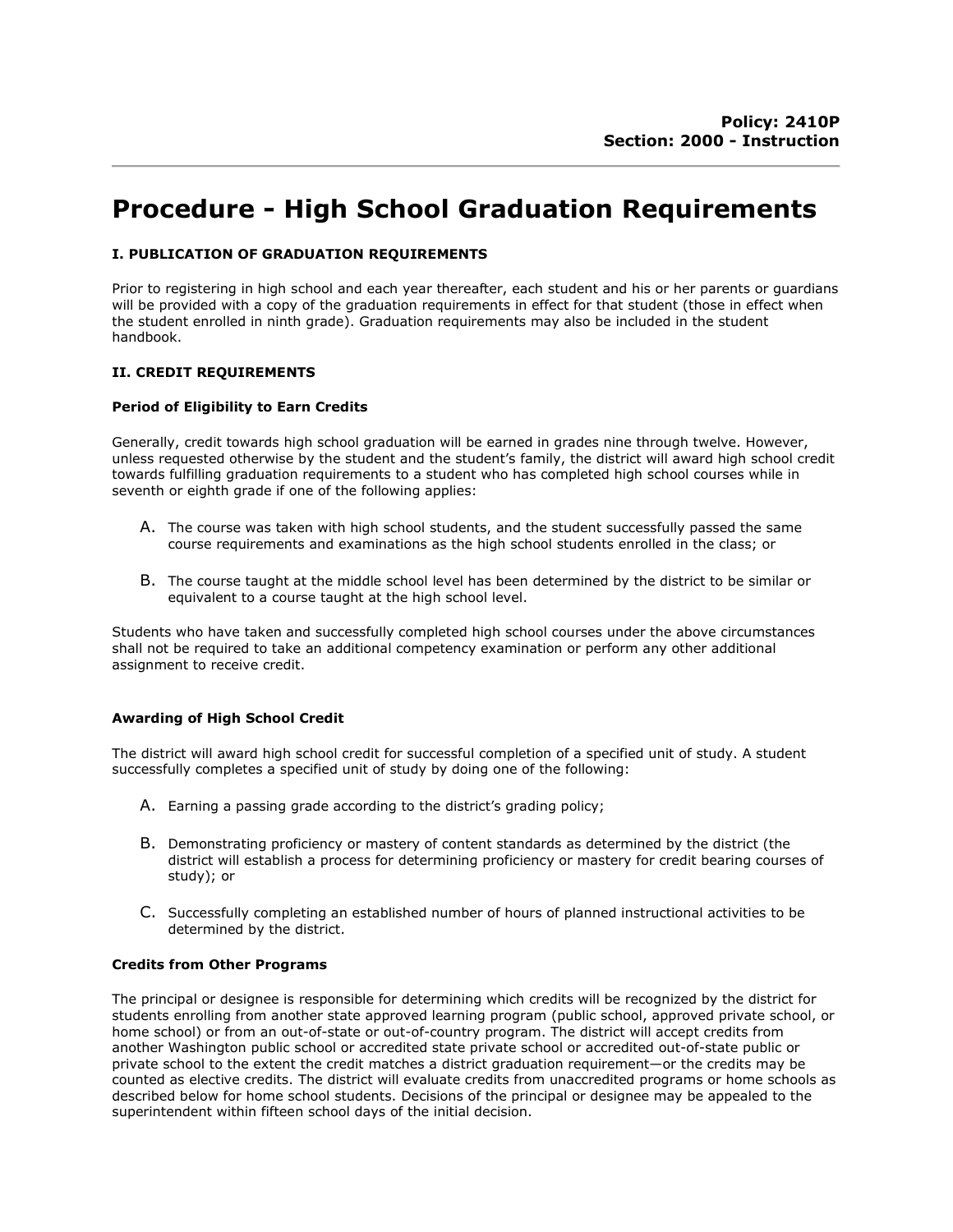# EPHRATA SCHOOL DISTRICT HIGH SCHOOL GRADUATION REQUIREMENTS:

| Class of 2018      |             | <b>Class of 2019 and Beyond</b> |              |
|--------------------|-------------|---------------------------------|--------------|
| English            | 4 credits   | English                         | 4 credits    |
| <b>Mathematics</b> | 3 credits   | <b>Mathematics</b>              | 3 credits    |
| Science            | 2 credits   | Science                         | 3 credits    |
| Social Studies     | 3 credits   | <b>Social Studies</b>           | 3 credits    |
| Health             | .5 credits  | Health                          | .5 credits   |
| <b>Fitness</b>     | 1.5 credits | <b>Fitness</b>                  | 1.5 credits  |
| Arts               | 1 credit    | Arts                            | $2*$ credits |
| Occupational       | 1 credit    | Career and                      | 1 credit     |
| Ed                 | 1 credit    | <b>Technical Ed</b>             | 1 credit     |
| Digi/Micro         | 7 credits   | Digi/Micro Apps                 | $2*$ credits |
| Apps               |             | World Language                  | 3 credits    |
| Electives          |             | Electives                       |              |
|                    | 24          |                                 | 24           |
| Total              | credits     | <b>Total</b>                    | credits      |

\*Personalized Pathway Options

# Additional credit information for Class of 2018

# Math (3 credits required)

The following courses are required: Algebra 1 or Integrated Math 1; Geometry or Integrated Math 2; Algebra 2 or Integrated Math 3, or a third credit of math, if the elective is based on a career-oriented program of study identified in the student's High School and Beyond Plan (student's personalized pathway) and the student, parent/guardian and a school representative meet, discuss the plan and sign a form pursuant to WAC 180-51-067.

# Science (2 credits required)

At least one lab is required.

# Social Studies (3 credits required)

The following are required: U.S. History and Government; Contemporary World Problems, Geography; .5 credits of Civics and .5 World Studies.

# Arts (1 credit required)

Performing or visual arts is required

# Health and Fitness (2 credits required)

The following are required: .5 credits of Health (must include instruction in CPR and appropriate use of an automated external defibrillator (AED); 1.5 credits of Fitness. Students must earn credit for physical education unless excused pursuant to RCW 28A.230.050.

# Occupational Education (1 credit required)

A CTE course or one that meets the definition of an exploratory course according to the CTE program standards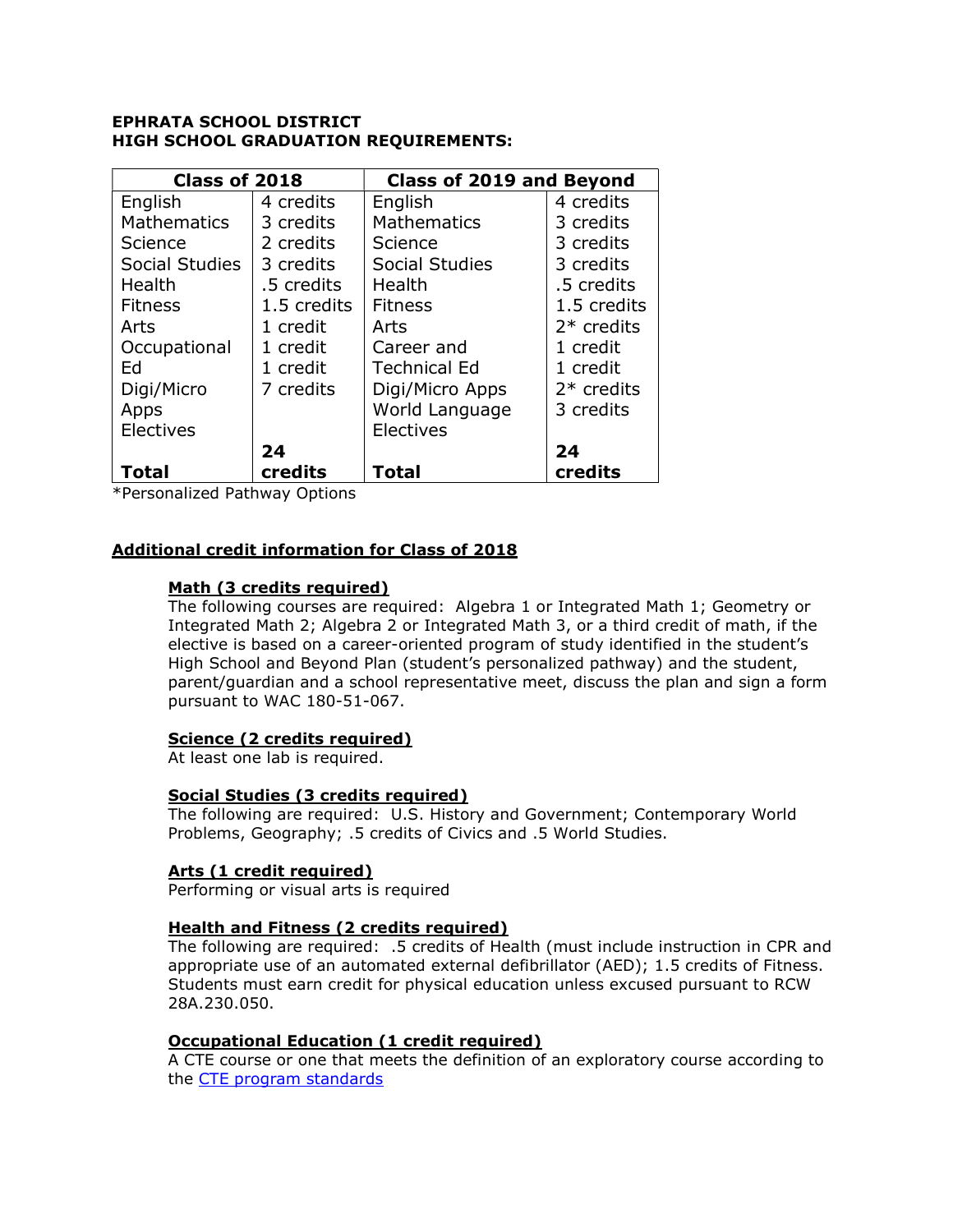## Additional credit information for Class of 2019 and beyond

Credit requirements conform to Career & College-Ready Graduation requirements.

## Math (3 credits required)

The following courses are required: Integrated Math 2; Algebra 2 or Integrated Math 3 and a third credit of math chosen by the student based on the student's interest and High School and Beyond Plan (student's personalized pathway) and approved by the parent or guardian. If the parent or guardian is unavailable or does not indicate a preference, the school counselor or principal will approve the course.

## Science (3 credits required)

At least two (2) labs are required and a third credit of Science chosen by the student based on the student's interest and High School and Beyond Plan (student's personalized pathway) and approved by the parent or guardian. If the parent or guardian is unavailable or does not indicate a preference, the school counselor or principal will approve the course.

## Social Studies (3 credits required)

The following are required: U.S. History and Government; Contemporary World Problems, Geography; 0.5 credits of Civics and .5 World Studies.

## Arts (2 credits required)

Performing or visual arts is required. One (1) credit may be a Personalized Pathway Requirement, defined as related courses that lead to a specific post-high school career or educational outcome chosen by the student and based on the student's interests and High School and Beyond Plan, which may include Career and Technical Education, and are intended to provide a focus for the student's learning.

## World Language (2 credits required)

Both credits may be a Personalized Pathway Requirement. If the student has chosen a four-year degree pathway in their High School and Beyond Plan, the student will be advised to earn 2 credits in world language.

# Career and Technical Education (1 credit required)

This credit may be an Occupational Education course that meets the definition of an exploratory course as described in the CTE program standards.

## Alternative Programs

The district may grant credit toward graduation requirements for planned learning experiences primarily conducted away from the facilities owned, operated, or supervised by the district.

A proposal for approval of out-of-school learning activities will be submitted prior to the experience, will be at no additional cost to the district, and will include at least the following information:

- A. The name of the program or planned learning experience;
- B. The length of time for which approval is desired;
- C. The objective(s) of the program or planned learning experience;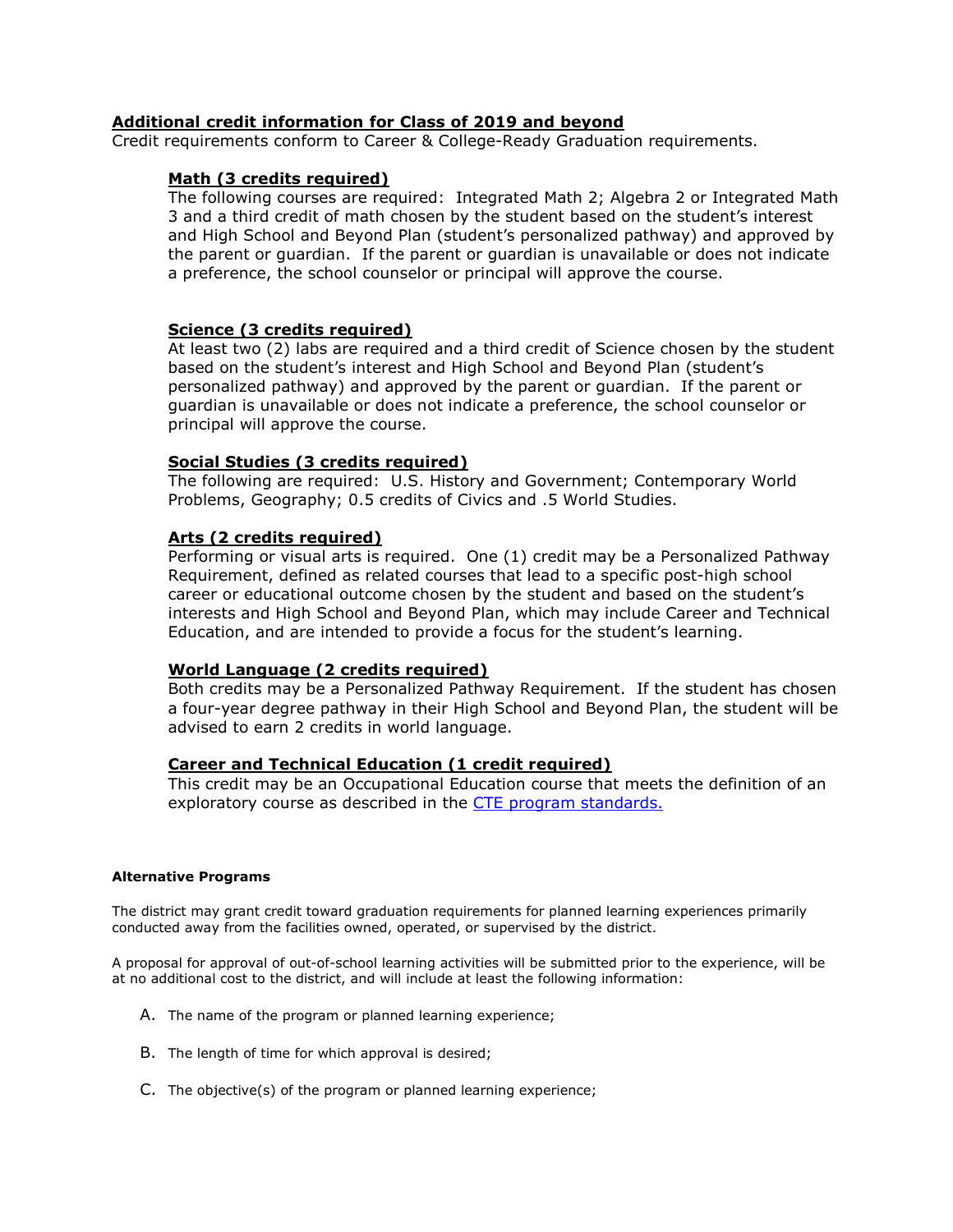- D. The state learning goals and related essential academic learning requirements are part of the program or planned learning experience;
- E. A description of how credits will be determined in accord with WAC 180-51-050(1);
- F. The content outline of the program and/or major learning activities and instructional materials to be used;
- G. A description of how student performance will be assessed;
- H. The qualifications of instructional personnel;
- I. The plans for evaluation of the program; and
	- J. How and by whom the student will be supervised.

The district will keep a list of approved programs on file in the superintendent's office. The superintendent or designee will communicate the reasons for approval or disapproval to those making the request.

#### Running Start

The Running Start program allows high school juniors and seniors to attend community college classes (100 level or above) for part or all of their schedule. Students must be of junior standing or above to be eligible for the program. Students earn college credit, which is also converted and applied to their high school transcript.

In order to enroll in the Running Start program, students need to do the following:

- A. Contact the college they are interested in attending and arrange to take the ASSET or COMPASS placement test. The test is offered at various times and results are often available the following day. Minimum scores in reading and writing are required.
- B. Speak with their counselor to assess credits needed for graduation, then decide which courses they would like to take at the college. Note that part-time Running Start students will need to coordinate college classes so that they do not interfere with their high school classes. Full-time Running Start students will not be enrolled in courses at the high school, even when the community college they attend is not in session.
- C. Obtain a Running Start authorization form from the college or their high school counselor. The counselor will sign the form after the student completes his or her portion. A parent signature is required if the student is under 18 years old.
- D. Take the authorization form to the college and register for classes. Once the classes are completed, the college will notify the high school and credits will be added to the student's transcript.

#### Credit for Career and Technical Work-Based Learning

The district regards work experience as a part of the educational program of students as part of the secondary school curriculum rather than just a device to relieve a staffing shortage. The district may grant credit for work experience based upon the following factors:

- A. The school will supervise the work program.
- B. The work experience will specifically relate to the student's school program.
- C. The work experience will represent growth in the student, and the type of work will have definite educational value.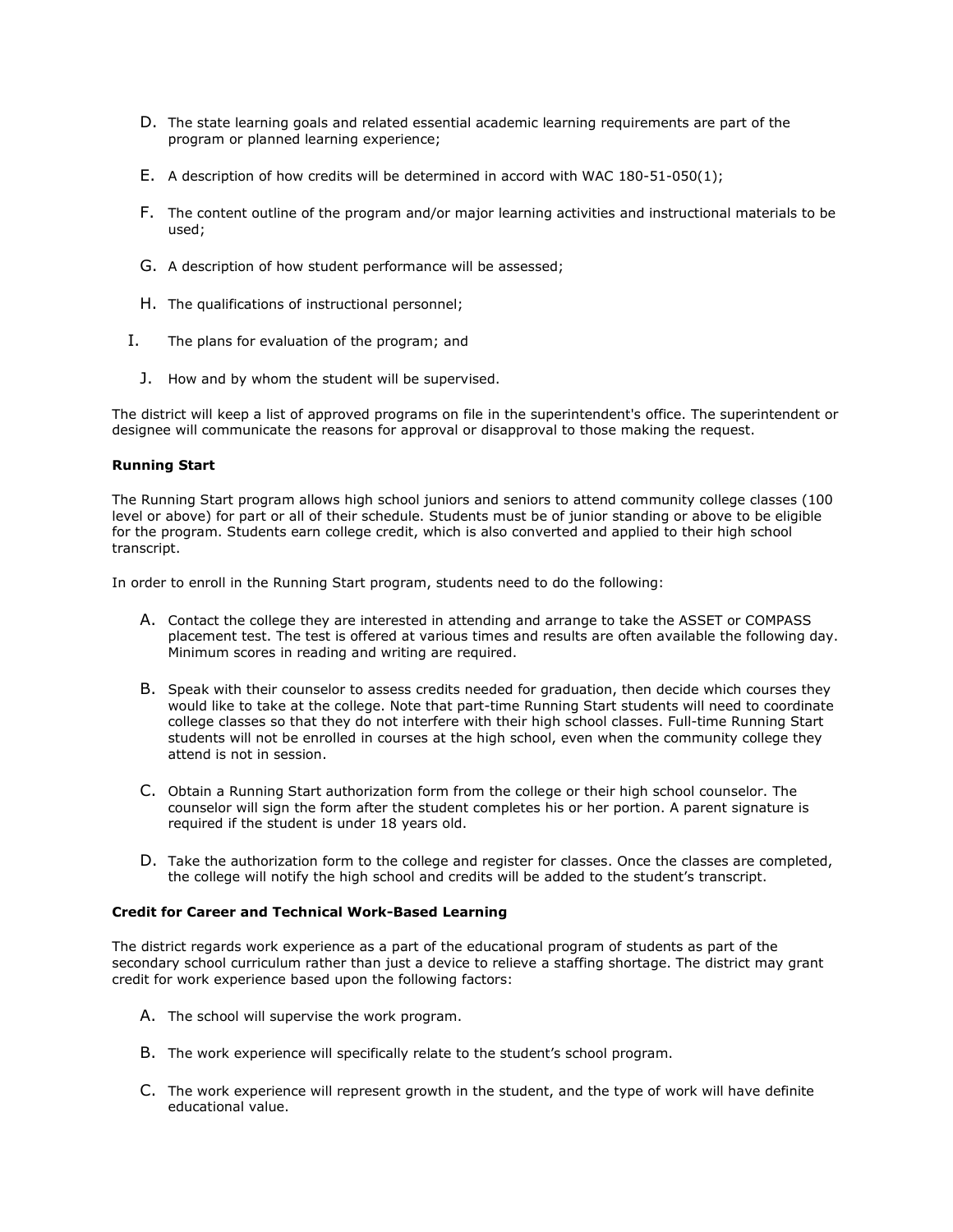- D. The work experience will provide a varied job experience.
- E. The career placement counselor will supplement the work experience with an adequate program of guidance, placement, follow-up, and coordination between job and school.
- F. The work experience may be a planned part of the credit given for a school subject (e.g., sales training class).
- G. The district may grant one credit for not less than 180 hours for instructional work-based learning experience and not less than 360 hours of cooperative work based learning experience related to a student's school program.
- H. The employer will legally employ the student, who must have passed his or her sixteenth birthday.
- I. The employer will file a report of the student's work record with the school, indicating the student made satisfactory progress on the job.
	- J. The regular state apprenticeship program and school cooperatively develop the student's training, which meets graduation-requirement standards.
	- K. The program standards and procedures align with the state career and technical work-based learning standards.

#### National Guard High School Career Training

The district may grant credit for National Guard high school career training in lieu of either required or elective high school credits. Approval by the district will be obtained prior to a student's participation in a National Guard training program as follows:

- A. MIL Form 115 or an equivalent form provided by the National Guard will be completed and filed with the district.
- B. The number of credits toward high school graduation to be granted will be calculated and agreed upon by the student and an authorized representative of the district. Such agreement will be noted on MIL Form 115 or an equivalent form.
- C. The district may grant credit toward high school graduation upon certification by a National Guard training unit commander that the student has met all program requirements.

## Home School Credit

Guidelines for granting high school credit for homeschooling are as follows:

- A. To gain credit for a course of study, a student will provide the following:
	- 1. A journal that reflects the actual work completed during a home-study course of study;
	- 2. Exhibits of any specific projects completed (e.g., themes, research papers, art and/or shop projects); or
	- 3. Any such other performance-based exhibits of specific course-related accomplishments.
- B. To gain credit for a course of study, a student must demonstrate proficiency at a minimum of 80% of the objectives of the course. Such testing will be available as an ancillary service of the district if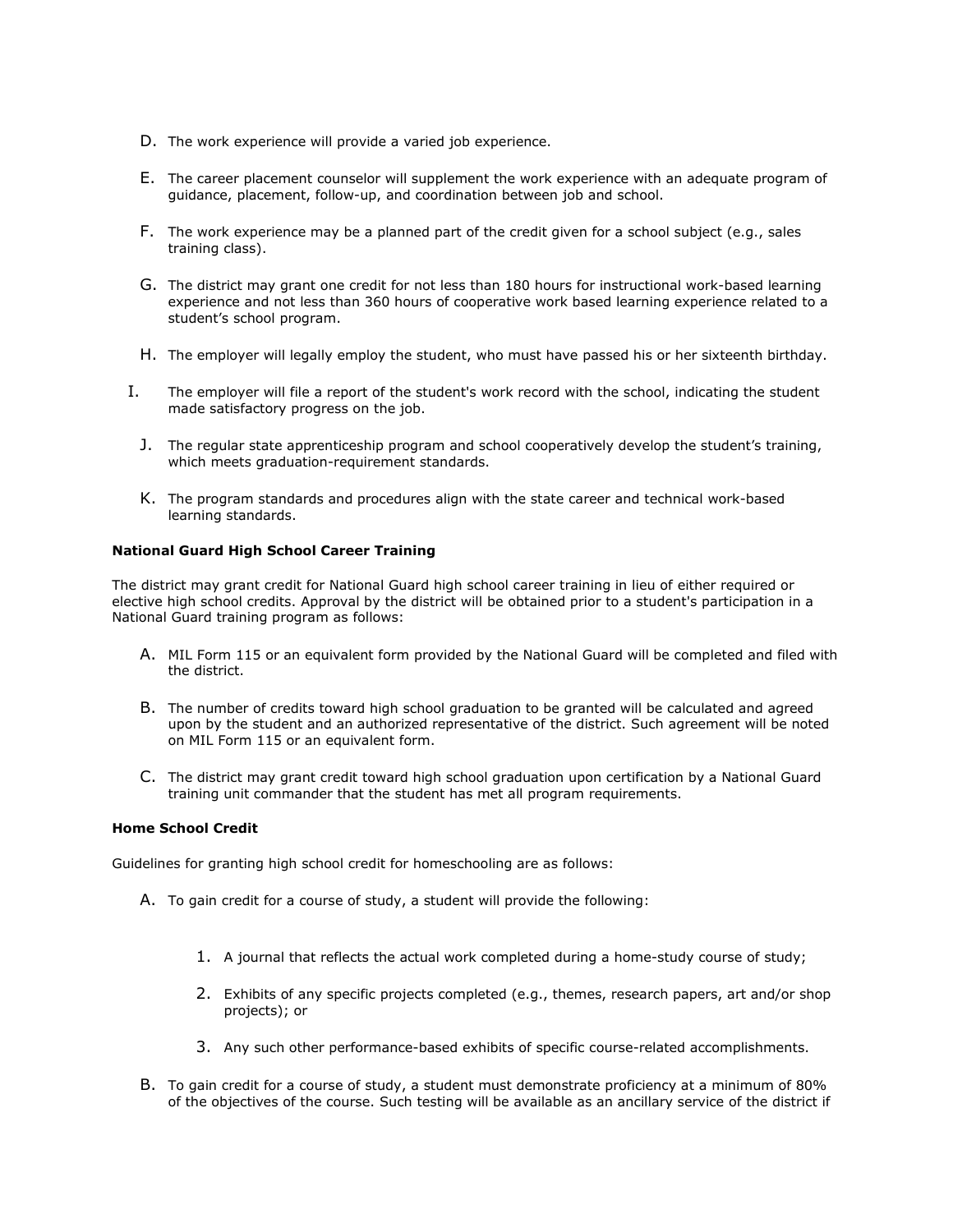it is regularly available to all students. If not, the parent may engage district-approved personnel to conduct such an assessment at a cost determined by such personnel.

- C. Credit is granted for the following approved schools:
	- 1. Community colleges, vocational-technical institutes, four-year colleges and universities, and approved private schools in the state of Washington; and
	- 2. Other schools or institutions that are approved by the district after evaluation for a particular course offering.

## III. HIGH SCHOOL AND BEYOND PLAN REQUIREMENT

Each student must have a high school and beyond plan to guide the student's high school experience and inform course taking that is aligned with the student's goals for education or training and career after high school.

High school and beyond plans must be initiated for students during the seventh or eighth grade to guide their high school experience and prepare them for postsecondary education or training and their careers. In preparation for initiating a high school and beyond plan, each student must first be administered a career interest and skills inventor.

The district encourages parents and guardians to be involved in the process of developing and updating students' high school and beyond plans. Students' plans will be provided to students' parents or guardians in their native language if that language is one of the two most frequently spoken non-English languages of students in the district.

School staff will update students' plans to reflect high school assessment results and revised as necessary for changing interests, goals, and needs. Each student's high school and beyond plan will be updated to inform junior year course taking.

For students with an individualized education program (IEP), the high school and beyond plan must be developed and updated in alignment with their IEP, but in a similar manner and with similar school personnel as for all other students.

All high school and beyond plans will, at a minimum, include the following:

- A. Identification of career goals, aided by a skills and interest assessment;
- B. Identification of educational goals;
- C. Identification of dual credit programs and the opportunities they create for students, including eligibility for automatic enrollment in advanced classes under RCW 28A.320.195, career and technical education programs, running start programs, AP courses, international baccalaureate programs, and college in the high school programs;
- D. Information about the college bound scholarship program established in chapter 28B.118 RCW;
- E. A four-year plan for course taking that does the following:
	- 1. Includes information about options for satisfying state and local graduation requirements;
	- 2. Satisfies state and local graduation requirements;
	- 3. Aligns with the student's secondary and postsecondary goals, which can include education, training, and career;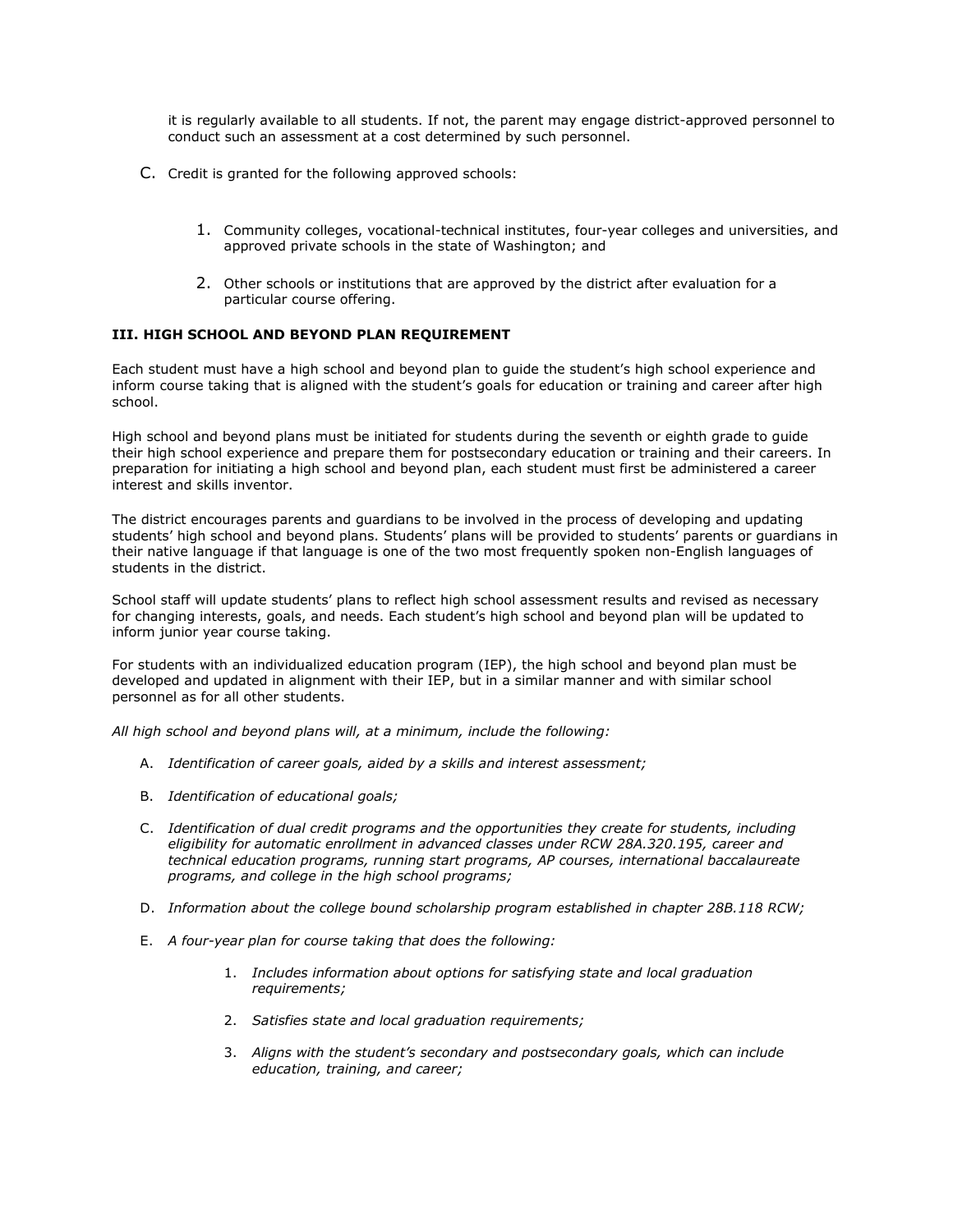- 4. Identifies course sequences to inform academic acceleration, as described in RCW 28A.320.195, that include dual credit courses or programs and are aligned with the student's goals;
- 5. Includes information about the college bound scholarship program; and
- 6. Evidence that the student has received the following information on federal and state financial aid programs that help pay for the costs of a postsecondary program:
	- i. Information about the documentation necessary for completing the applications; application timelines and submission deadlines; the importance of submitting applications early; information specific to student who are or have been in foster care; information specific to students who are, or are at risk of being, homeless; information specific to students whose family member or guardians will be required to provide financial and tax information necessary to complete the application; and
	- ii. Opportunities to participate in sessions that assist students and, when necessary, their family members or guardians, fill out financial aid applications.
- D. By the end of the twelfth grade, a current resume or activity log that provides a written compilation of the student's education, any work experience, and any community service and how the school district has recognized the community service.

## IV. GRADUATION PATHWAY OPTIONS

A student may choose to pursue one or more of the pathway options described below to demonstrate career and college readiness as long as the option chosen is in alignment with the student's high school and beyond plan.

#### Statewide High School Assessment

A student may demonstrate career and college readiness by meeting or exceeding the graduation standard established by the State Board of Education on the statewide high school assessments in English language arts and mathematics.

#### Dual Credit Courses

A student may demonstrate career and college readiness by completing and qualifying for college credit in dual credit courses in English language arts and mathematics.

#### High School Transition Courses

A student may demonstrate career and college readiness by earning high school credit in a high school transition course in English language arts and mathematics. A high school transition course is a course offered in high school where successful completion by a high school student ensures the student collegelevel placement at participating institutions of higher education as defined in RCW 28B.10.016. High school transition courses must satisfy core or elective credit graduation requirements established by the State Board of Education.

#### AP Courses and International Baccalaureate Programs

A student may demonstrate career and college readiness by earning high school credit, with a C+ grade, or receiving a three or higher on the AP exam, or equivalent, in AP, international baccalaureate, or Cambridge international courses in English language arts and mathematics; or receiving a four or higher on international baccalaureate exams.

For English language arts, successfully completing any of the following courses meets the standard: AP microeconomics, AP psychology, AP United States history, AP world history, AP United States government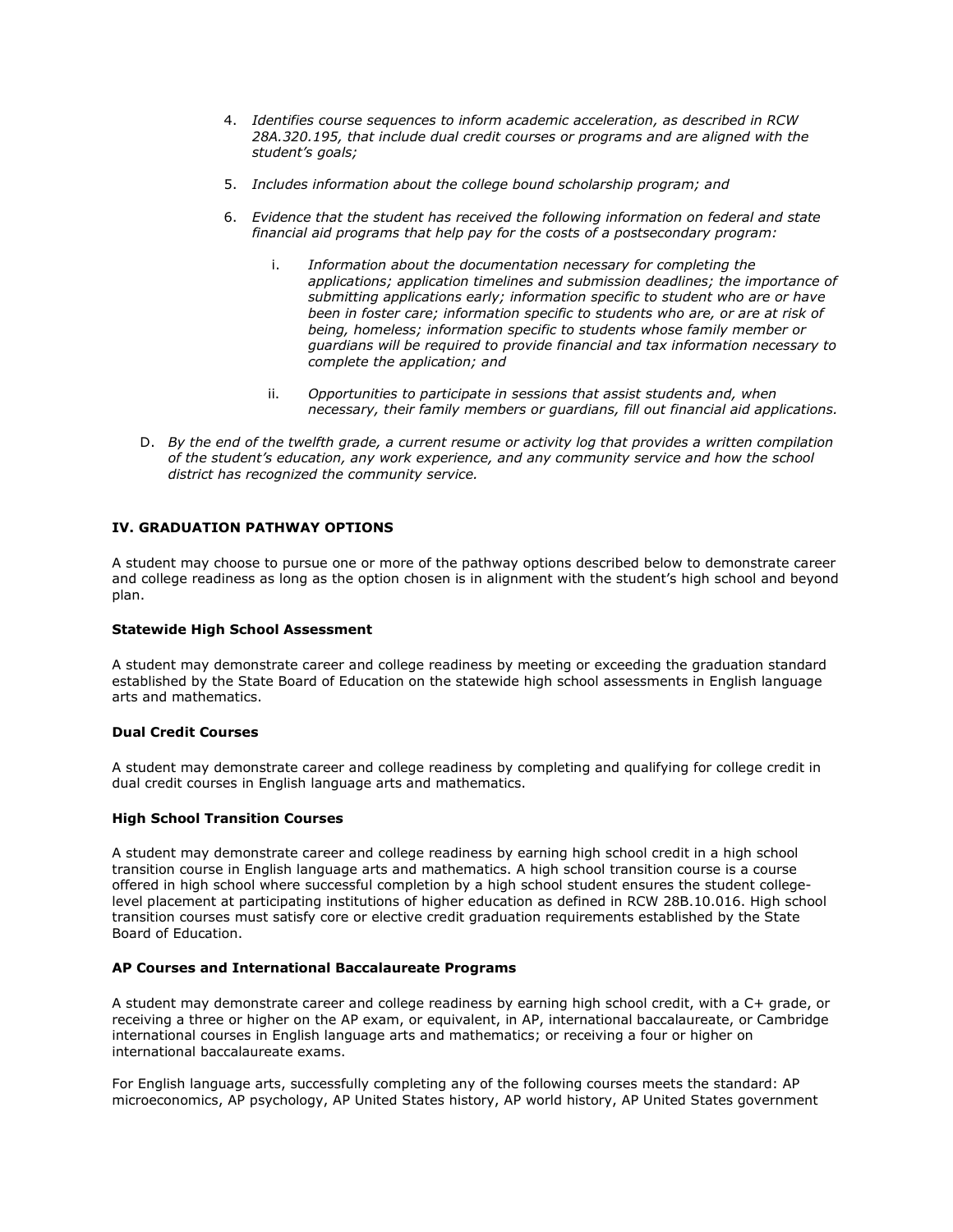and politics, AP comparative government and politics, and any of the international baccalaureate individuals and societies courses.

For mathematics, successfully completing any of the following courses meets the standard: AP statistics, AP computer science, AP computer science principals, AP calculus, and any of the international baccalaureate mathematics courses.

#### SAT or ACT Scores

A student may demonstrate career and college readiness by meeting or exceeding the scores established by the state board of education for the mathematics portion and the reading, English, or writing portion of the SAT or ACT.

#### Combination of Options

A student may demonstrate career and college readiness by meeting any combination of at least one English language arts option and at least one mathematics option described above.

#### Armed Services Vocational Aptitude Battery

A student may demonstrate career and college readiness by meeting standard in the armed services vocational aptitude battery.

#### Career and Technical Education Courses

A student may demonstrate career and college readiness by completing a sequence of career and technical education courses that are relevant to a student's postsecondary pathway that meet either the curriculum requirements of core plus programs for aerospace, maritime, health care, information technology, or construction and manufacturing; or that meet the minimum criteria identified in WAC 180-51-230(h) and RCW 28A.700.030.

#### Expedited Appeal Process for Waiving Student Assessment Requirements

For the graduating classes of 2014, 2015, 2016, 2017, 2018, 2019, and 2020, an expedited appeal process for waiving specific requirements in RCW 28A.655.061 pertaining to the certificate of academic achievement and the certificate of individual achievement is available for eligible students who have not met the state standard on the English language arts statewide student assessment, the mathematics high school statewide student assessment, or both. The student or the student's parent, guardian, or principal may initiate an appeal with the district and the district has the authority to determine which appeals to submit to the superintendent of public instruction for review and approval.

A student in the class of 2014, 2015, 2016, or 2017 is eligible for the expedited appeal process if he or she has met all other graduation requirements established by the state and district.

A student in the class of 2018 is eligible for the expedited appeal process if he or she has met all other graduation requirements established by the state and district and has attempted at least one alternative assessment option as established in RCW 28A.655.065.

This expedited appeal process will no longer be available after August 31, 2022.

#### V. INTERNATIONAL BACCALAUREATE PROGRAMME DIPLOMA

A student who fulfills the requirements for an International Baccalaureate Programme diploma is considered to have satisfied at least one of the graduation pathway options and the minimum state requirements for graduation from high school, but the district may require the student to complete additional local graduation requirements. To receive an international baccalaureate diploma, a student must complete and pass all required diploma program courses, as scored at the local level; pass all internal assessments, as scored at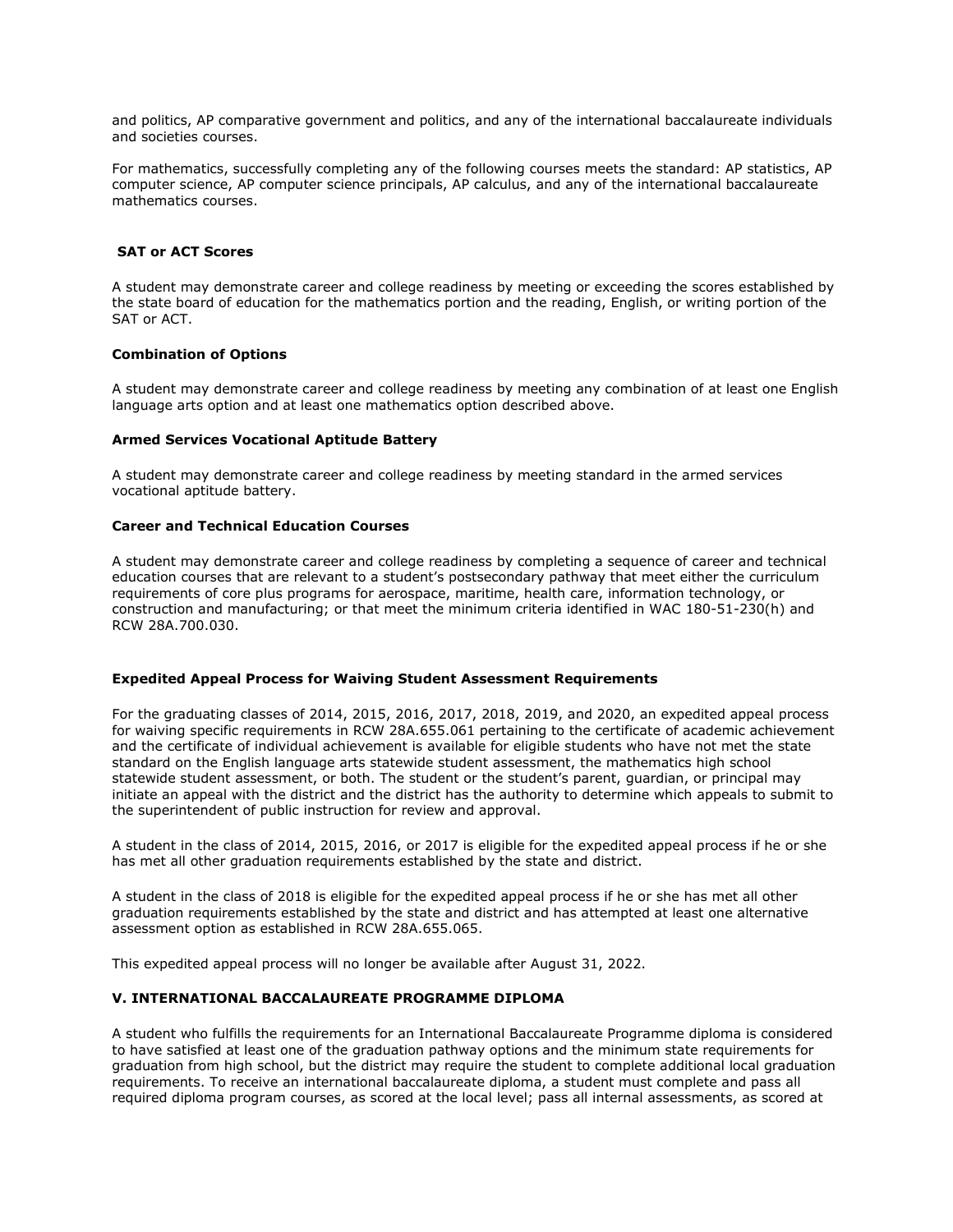the local level; successfully complete all required projects and products, as scored at the local level; and complete the final exams administered by the international baccalaureate organization in each of the required subjects.

## VI. STUDENT'S WITH AN INDIVIDUALIZED EDUCATION PROGRAM (IEP)

A student's IEP team must determine whether the graduation pathway options described above are appropriate for the student. If the IEP team determines that those options are not appropriate, then the student must earn a certificate of individual achievement to graduate. A certificate of individual achievement may be earned by using multiple measures to demonstrate skills and abilities commensurate with the student's IEP.

The following process will be followed to help a student with an IEP graduate:

- A. By the age of 14, the student will participate with the IEP Team (including a special education teacher, general education teacher, parents, student, and other school personnel and agency representatives who will assist the student in achieving the goals of the IEP) in a discussion of transition service needs that focuses on the student's course of study.
- B. As an outcome of the discussion, the IEP will include appropriate graduation requirements based on the student's individual needs and abilities consistent with the student's transition plan. Modifications to the district's standard graduation requirements may include:
	- 1. Attainable alternate classwork or individualized activities substituted for standard requirements;
	- 2. A statement of waiver for any waived standard graduation requirements; or
	- 3. An extension of time for the student to remain in school to complete graduation requirements. The student may remain in school up to and including the school year in which the student reaches twenty-one years of age.
- C. The student will, in cooperation with his or her parent or guardian and the IEP team, determine:
	- 1. The projected date by which all graduation requirements will be met; and
	- 2. The projected date and conditions under which the student will participate in the graduation ceremony.
- D. The student will have an IEP that incorporates all issues and decisions from the above procedures. Any decision that modifies the district's standard graduation requirements will be made through the IEP process. Annually or as needed, the IEP will be reviewed or revised to accommodate the student's progress and development.

## VII. SEAL OF BILITERACY

To be awarded the Washington Seal of Biliteracy, graduating high school students must meet the following criteria:

- A. Demonstrate proficiency in English by (1) meeting statewide minimum graduation requirements in English as established by the Washington State Board of Education and (2) meeting state standards on the reading and writing or English language arts assessment; and
- B. Demonstrate proficiency in one or more world languages. For purposes of this section, "world language" is defined as a language other than English, including American Sign Language, Latin, and Native American or other indigenous languages or dialects. Proficiency may be demonstrated by one of the following methods:
	- 1. Passing a foreign language Advanced Placement exam with a score of three or higher;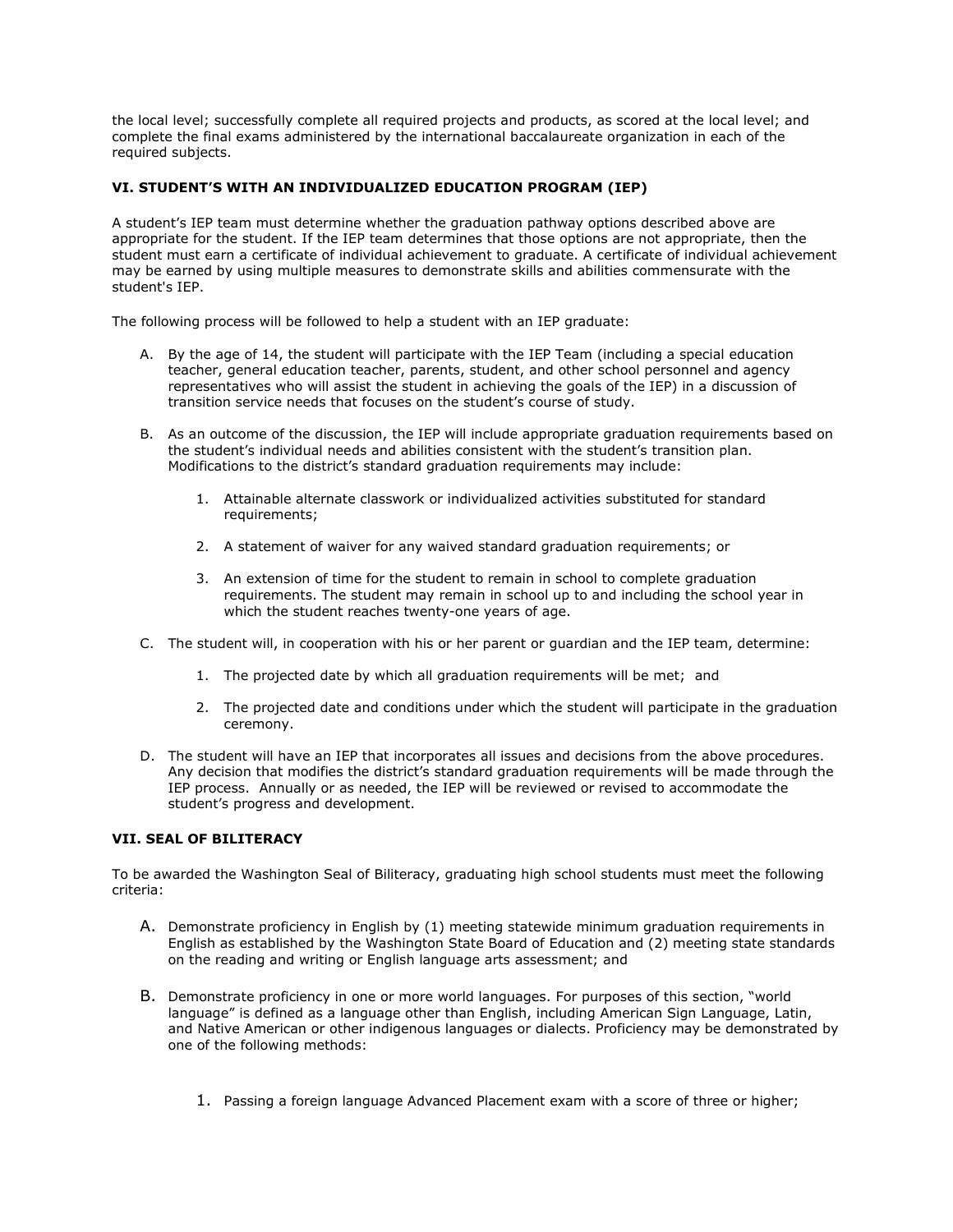- 2. Passing an International Baccalaureate exam with a score of four or higher;
- 3. Demonstrating intermediate-mid level or higher proficiency on the American Council on Teaching of Foreign Languages (ACTFL) guidelines using assessments approved by OSPI for competency-based credits; and demonstrating proficiency using reading assessments approved by OSPI (when developed);
- 4. Qualifying for four competency-based credits by demonstrating proficiency in speaking, writing, and reading the world language at intermediate-mid level or higher on the ACTFL proficiency guidelines according to Policy 2409, Credit for Competency-Proficiency; or
- 5. Demonstrating proficiency in speaking, writing, and reading the world language through other national or international assessments approved by OSPI.

## VIII. GRADUATION CEREMONIES

If students fulfill graduation requirements by the end of the last term of their senior year, they may participate in graduation ceremonies. Each student will be awarded a diploma after satisfactorily completing local and state requirements. Upon request, each graduating student will receive a final transcript. Each student will be notified of this opportunity at least one month prior to the close of the school term.

Any student receiving services under an IEP who will continue to receive such services between the ages of 18 and 21 will be allowed to participate in the graduation ceremonies and activities after four years of high school attendance with his or her age-appropriate peers and receive a certificate of attendance.

Graduation ceremonies will be conducted in the following manner:

- A. Each participating student must participate in the graduation ceremony rehearsal. Each student who participates will purchase or rent the proper cap and gown as designated by the school administration and the class advisor and officers.
- B. Caps and gowns will be worn in the proper manner, as designated by the school administration and class advisor.
- C. Students who participate will use good taste in their choice of accessories for their attire.
- D. Each student who participates will cooperate with the class advisor and participate in all parts of the graduation ceremonies.
- E. Failure to comply with the above requirements may forfeit a student's privilege to participate in the graduation ceremonies.

## IX. WITHHOLDING OF A DIPLOMA

The district may withhold a student's diploma or transcript until the student pays for any school property the student has lost or willfully damaged. Upon payment for damages, or the equivalency through voluntary work, the district will release the diploma or transcript. When the damages or fines do not exceed \$100, the student or his or her parents will have the right to an appeal using the same process as used for short-term suspension as defined in Policy 3241, Student Discipline. When damages are in excess of \$100, the appeal process for long-term suspension as defined in Policy 3241, Student Discipline, will apply. The district may, in its discretion, choose to offer in-school suspension in these circumstances.

If the district has imposed other forms of corrective action for violations of school rules, the district may deny the student's participation in graduation ceremonies. Such exclusion from graduation ceremonies is regarded as a school suspension. In such instances, the district will grant the diploma.